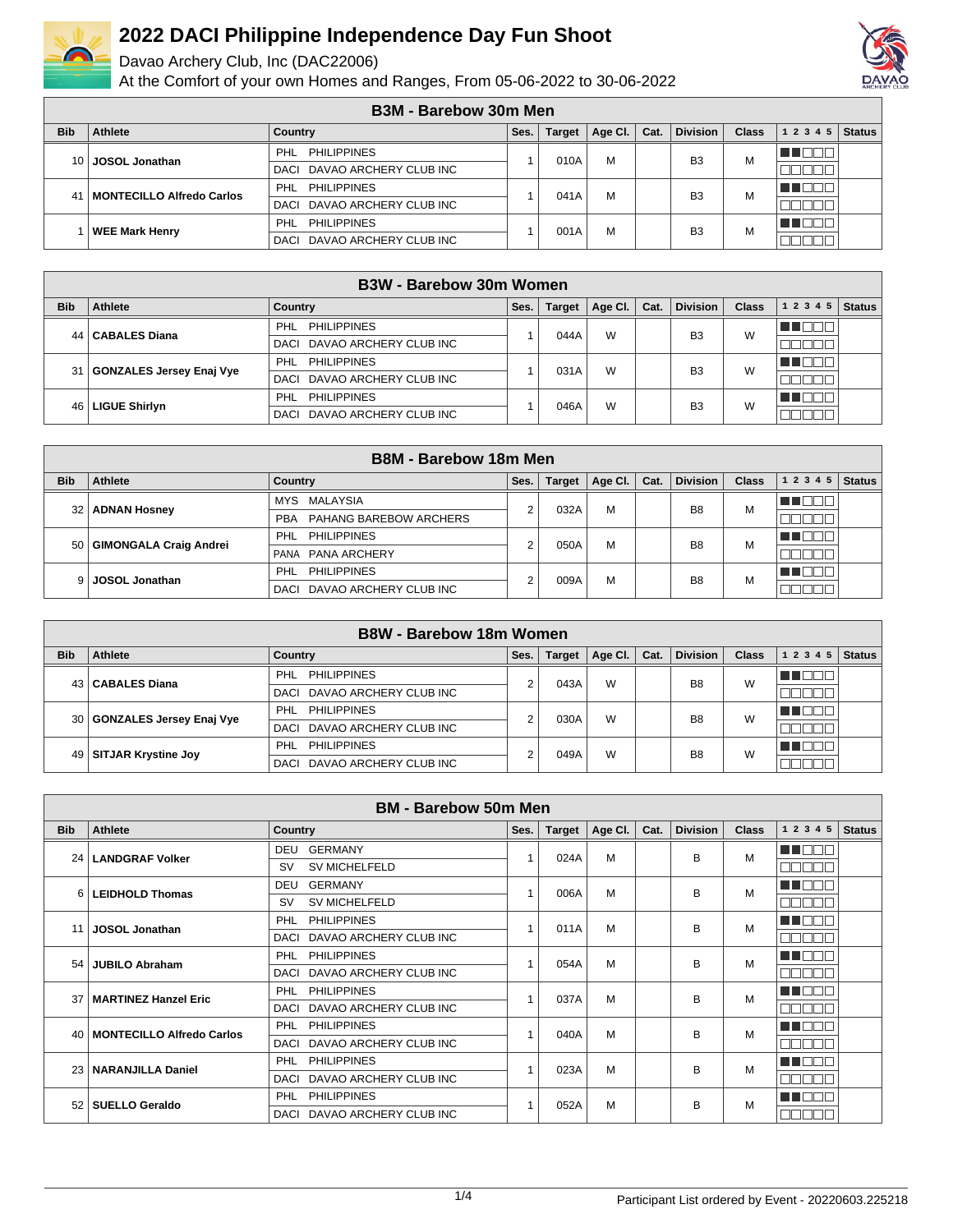

Davao Archery Club, Inc (DAC22006)



|            |                      | <b>BW</b> - Barebow 50m Women  |      |               |         |      |                 |              |           |               |
|------------|----------------------|--------------------------------|------|---------------|---------|------|-----------------|--------------|-----------|---------------|
| <b>Bib</b> | Athlete              | Country                        | Ses. | <b>Target</b> | Age Cl. | Cat. | <b>Division</b> | <b>Class</b> | 1 2 3 4 5 | <b>Status</b> |
|            | 45   LIGUE Shirlyn   | <b>PHILIPPINES</b><br>PHL      |      | 045A          | W       |      | В               | W            |           |               |
|            |                      | DACI DAVAO ARCHERY CLUB INC    |      |               |         |      |                 |              |           |               |
|            | 58   MONATO Jennifer | <b>PHILIPPINES</b><br>PHL      |      | 058A          | W       |      | R               | W            |           |               |
|            |                      | DACI DAVAO ARCHERY CLUB INC    |      |               |         |      |                 |              |           |               |
|            | 39   SUELLO Michelle | <b>PHILIPPINES</b><br>PHL      |      | 039A          | W       |      | B               | W            |           |               |
|            |                      | DAVAO ARCHERY CLUB INC<br>DACI |      |               |         |      |                 |              |           |               |

|            | C3M - Compound 30m Men |                                |      |        |   |  |                           |              |                |  |  |  |
|------------|------------------------|--------------------------------|------|--------|---|--|---------------------------|--------------|----------------|--|--|--|
| <b>Bib</b> | Athlete                | Country                        | Ses. | Target |   |  | Age Cl.   Cat.   Division | <b>Class</b> | $12345$ Status |  |  |  |
|            | 13 JOSOL Jonathan      | PHL<br><b>PHILIPPINES</b>      |      | 013A   | M |  | C3                        | м            |                |  |  |  |
|            |                        | DAVAO ARCHERY CLUB INC<br>DACI |      |        |   |  |                           |              |                |  |  |  |

|            |                           | C3W - Compound 30m Women       |      |               |         |      |                 |              |                    |  |
|------------|---------------------------|--------------------------------|------|---------------|---------|------|-----------------|--------------|--------------------|--|
| <b>Bib</b> | Athlete                   | Country                        | Ses. | <b>Target</b> | Age Cl. | Cat. | <b>Division</b> | <b>Class</b> | 1 2 3 4 5   Status |  |
|            | 29   RISSTY Nesya Kemilau | <b>INDONESIA</b><br><b>IND</b> |      | 029A          | W       |      | C <sub>3</sub>  | W            |                    |  |
|            |                           | ANUGERAH ARCHERY CLUB<br>AAC   |      |               |         |      |                 |              |                    |  |
|            | 20   ARIGO Jervie         | <b>PHILIPPINES</b><br>PHL      |      | 020A          | W       |      | C <sub>3</sub>  | W            |                    |  |
|            |                           | DACI DAVAO ARCHERY CLUB INC    |      |               |         |      |                 |              |                    |  |

|            | <b>C8M - Compound 18m Men</b> |                                  |      |               |         |      |                 |              |           |               |  |
|------------|-------------------------------|----------------------------------|------|---------------|---------|------|-----------------|--------------|-----------|---------------|--|
| <b>Bib</b> | Athlete                       | Country                          | Ses. | <b>Target</b> | Age Cl. | Cat. | <b>Division</b> | <b>Class</b> | 1 2 3 4 5 | <b>Status</b> |  |
| 12 I       | <b>JOSOL Jonathan</b>         | <b>PHILIPPINES</b><br><b>PHL</b> |      | 012A          | M       |      | C8              | M            |           |               |  |
|            |                               | DACI DAVAO ARCHERY CLUB INC      |      |               |         |      |                 |              |           |               |  |
| 48 I       | <b>MORALEDA Raymond</b>       | PHILIPPINES<br>PHL               |      | 048A          | М       |      | C <sub>8</sub>  | M            |           |               |  |
|            |                               | DACI DAVAO ARCHERY CLUB INC      |      |               |         |      |                 |              |           |               |  |

|            | <b>C8W - Compound 18m Women</b> |                             |      |      |   |  |                                    |              |                |  |  |
|------------|---------------------------------|-----------------------------|------|------|---|--|------------------------------------|--------------|----------------|--|--|
| <b>Bib</b> | Athlete                         | Country                     | Ses. |      |   |  | Target   Age Cl.   Cat.   Division | <b>Class</b> | $12345$ Status |  |  |
|            | 22   ARIGO Jervie               | PHL<br>PHILIPPINES          |      | 022A | W |  | C8                                 | W            |                |  |  |
|            |                                 | DACI DAVAO ARCHERY CLUB INC |      |      |   |  |                                    |              |                |  |  |

|                 |                              | <b>CM - Compound 50m Men</b>     |      |        |         |      |                 |              |                |               |
|-----------------|------------------------------|----------------------------------|------|--------|---------|------|-----------------|--------------|----------------|---------------|
| <b>Bib</b>      | Athlete                      | Country                          | Ses. | Target | Age Cl. | Cat. | <b>Division</b> | <b>Class</b> | 1 2 3 4 5      | <b>Status</b> |
| 47              | <b>BURGOS Marz</b>           | <b>PHILIPPINES</b><br>PHL        |      | 047A   | M       |      | С               | м            | TE E E         |               |
|                 |                              | DACI DAVAO ARCHERY CLUB INC      |      |        |         |      |                 |              | ┒<br>- III.    |               |
| 14 <sup>1</sup> | <b>JOSOL Jonathan</b>        | <b>PHILIPPINES</b><br><b>PHL</b> |      | 014A   | M       |      | С               | M            | TO<br>TI.      |               |
|                 |                              | DAVAO ARCHERY CLUB INC<br>DACI   |      |        |         |      |                 |              | ╖<br>- III.    |               |
| 53 I            | <b>JUBILO Alan Christian</b> | <b>PHILIPPINES</b><br><b>PHL</b> |      | 053A   | M       |      | С               | M            | THE EL         |               |
|                 |                              | DAVAO ARCHERY CLUB INC<br>DACI   |      |        |         |      |                 |              | - II<br>- III. |               |
|                 | 18   ROJAS Arnold            | <b>PHILIPPINES</b><br><b>PHL</b> |      | 018A   | M       |      | С               | M            | T FII<br>─ा    |               |
|                 |                              | DAVAO ARCHERY CLUB INC<br>DACI   |      |        |         |      |                 |              |                |               |

|            |                             | <b>CW - Compound 50m Women</b> |      |               |         |      |                 |              |           |               |
|------------|-----------------------------|--------------------------------|------|---------------|---------|------|-----------------|--------------|-----------|---------------|
| <b>Bib</b> | Athlete                     | Country                        | Ses. | <b>Target</b> | Age CI. | Cat. | <b>Division</b> | <b>Class</b> | 1 2 3 4 5 | <b>Status</b> |
|            | 33   RISSTY Nesya Kemilau   | <b>INDONESIA</b><br><b>IND</b> |      | 033A          | W       |      | ⌒               | W            |           |               |
|            |                             | ANUGERAH ARCHERY CLUB<br>AAC   |      |               |         |      | ີ               |              |           |               |
| 19 I       | <b>ARIGO Jervie</b>         | <b>PHILIPPINES</b><br>PHL      |      | 019A          | W       |      | ⌒               | W            |           |               |
|            |                             | DACI DAVAO ARCHERY CLUB INC    |      |               |         |      | ື               |              |           |               |
|            | 38   IBAG Kristine Madeline | <b>PHILIPPINES</b><br>PHL      |      | 038A          | W       |      | ⌒               | W            |           |               |
|            |                             | DACI DAVAO ARCHERY CLUB INC    |      |               |         |      | ີ               |              |           |               |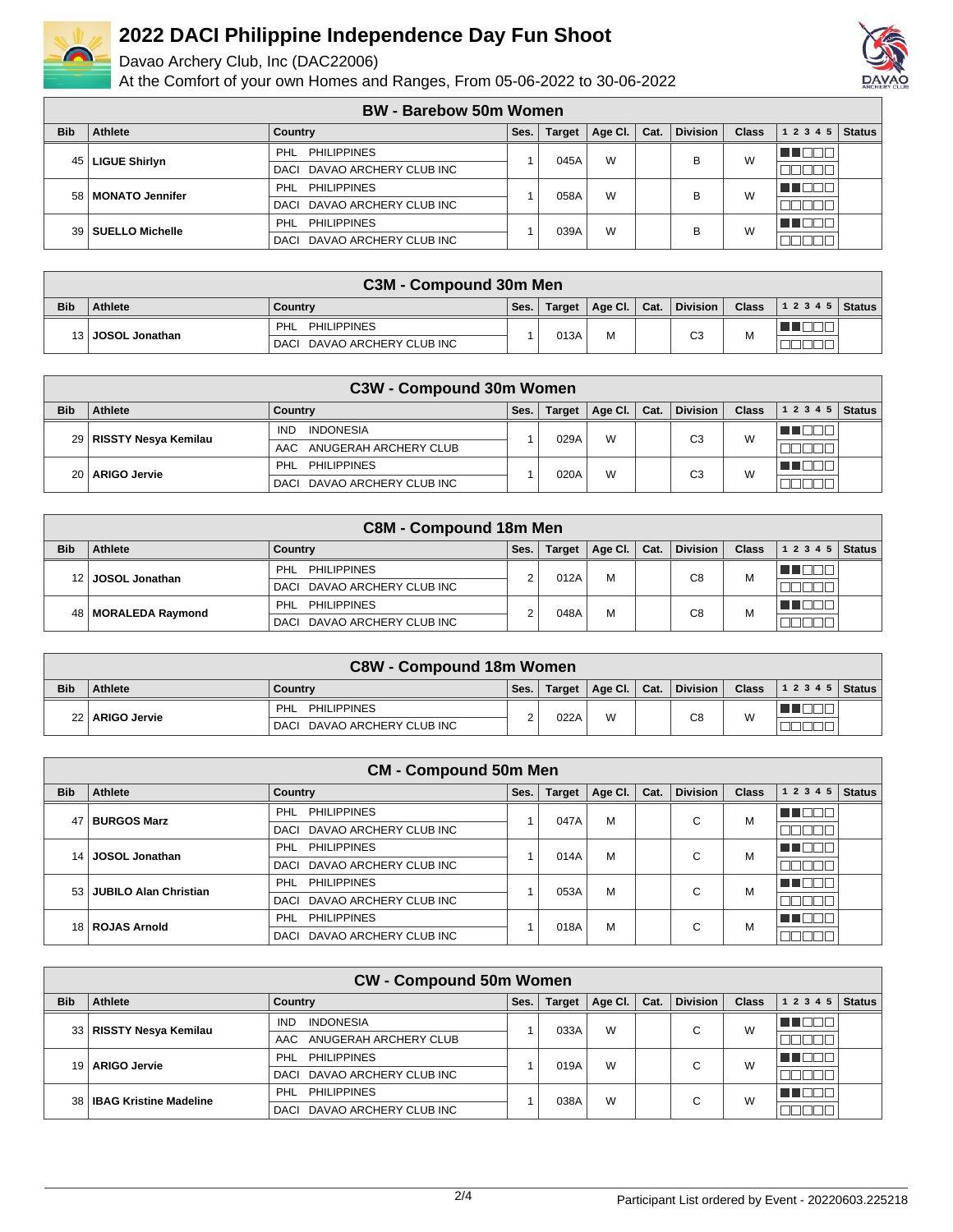

Davao Archery Club, Inc (DAC22006)



|            | R2M - Recurve 20m / Under 10 Men |                                       |      |        |         |      |                 |              |                  |  |  |  |
|------------|----------------------------------|---------------------------------------|------|--------|---------|------|-----------------|--------------|------------------|--|--|--|
| <b>Bib</b> | Athlete                          | Country                               | Ses. | Target | Age Cl. | Cat. | <b>Division</b> | <b>Class</b> | $ 12345 $ Status |  |  |  |
|            | 25   AUSTRIA Paulo               | <b>PHILIPPINES</b><br>PHL             |      | 025A   |         |      | R <sub>2</sub>  | M            |                  |  |  |  |
|            |                                  | NABUNTURAN ARCHERY CLUB<br><b>NAC</b> |      |        |         |      |                 |              |                  |  |  |  |

|            | R2W - Recurve 20, / Under 10 Women |                                       |      |        |              |  |                 |              |                |  |  |  |
|------------|------------------------------------|---------------------------------------|------|--------|--------------|--|-----------------|--------------|----------------|--|--|--|
| <b>Bib</b> | Athlete                            | Country                               | Ses. | Target | Age Cl. Cat. |  | <b>Division</b> | <b>Class</b> | $12345$ Status |  |  |  |
|            |                                    | PHILIPPINES<br>PHL                    |      | 028A   | W            |  | R <sub>2</sub>  | W            |                |  |  |  |
|            | 28   AUSTRIA Miyah                 | NABUNTURAN ARCHERY CLUB<br><b>NAC</b> |      |        |              |  |                 |              |                |  |  |  |

|            | R3M - Recurve 30m / Under 13 Men |                             |      |        |                |  |                 |              |                  |  |  |
|------------|----------------------------------|-----------------------------|------|--------|----------------|--|-----------------|--------------|------------------|--|--|
| <b>Bib</b> | Athlete                          | Country                     | Ses. | Target | Age Cl.   Cat. |  | <b>Division</b> | <b>Class</b> | $ 12345 $ Status |  |  |
|            |                                  | <b>PHILIPPINES</b><br>PHL   |      | 034A   | M              |  | R <sub>3</sub>  | M            |                  |  |  |
|            | 34   WEE Pepito Henry            | DACI DAVAO ARCHERY CLUB INC |      |        |                |  |                 |              |                  |  |  |

|            | R3W - Recurve 30m / Under 13 Women |                                |      |               |         |      |                 |              |           |               |  |  |
|------------|------------------------------------|--------------------------------|------|---------------|---------|------|-----------------|--------------|-----------|---------------|--|--|
| <b>Bib</b> | Athlete                            | Country                        | Ses. | <b>Target</b> | Age Cl. | Cat. | <b>Division</b> | <b>Class</b> | 1 2 3 4 5 | <b>Status</b> |  |  |
|            | JANDUSAY Cheziah Jadassah          | PHL PHILIPPINES                |      | 027A          | W       |      | R <sub>3</sub>  | W            |           |               |  |  |
|            |                                    | NAC NABUNTURAN ARCHERY CLUB    |      |               |         |      |                 |              |           |               |  |  |
|            | 26   LOPOZ Ea Fini Jandy           | PHL PHILIPPINES                |      | 026A          | W       |      | R <sub>3</sub>  | W            |           |               |  |  |
|            |                                    | NAC NABUNTURAN ARCHERY CLUB    |      |               |         |      |                 |              |           |               |  |  |
|            | UYKING Daphne                      | PHILIPPINES<br>PHL             |      | 021A          | W       |      | R <sub>3</sub>  | W            |           |               |  |  |
|            |                                    | DAVAO ARCHERY CLUB INC<br>DACI |      |               |         |      |                 |              |           |               |  |  |

|            | R5M - Recurve 50m / Under 15 Men |                             |      |        |                |  |                 |              |                          |  |  |  |
|------------|----------------------------------|-----------------------------|------|--------|----------------|--|-----------------|--------------|--------------------------|--|--|--|
| <b>Bib</b> | <b>Athlete</b>                   | ∣ Countrv                   | Ses. | Target | Age Cl.   Cat. |  | <b>Division</b> | <b>Class</b> | $\vert$ 1 2 3 4 5 Status |  |  |  |
|            | 36   DU Earl John                | PHILIPPINES<br>PHL          |      | 036A   | M              |  | R <sub>5</sub>  | M            |                          |  |  |  |
|            |                                  | DACI DAVAO ARCHERY CLUB INC |      |        |                |  |                 |              |                          |  |  |  |

|            | R5W - Recurve 50m / Under 15 Women |                                |      |               |   |  |                           |              |                |  |  |  |
|------------|------------------------------------|--------------------------------|------|---------------|---|--|---------------------------|--------------|----------------|--|--|--|
| <b>Bib</b> | Athlete                            | Country                        | Ses. | <b>Target</b> |   |  | Age Cl.   Cat.   Division | <b>Class</b> | $12345$ Status |  |  |  |
| 51         | ∣ ∣ PAHANG Aniana Denise           | <b>PHILIPPINES</b><br>PHL      |      | 051A          | W |  | R <sub>5</sub>            | W            |                |  |  |  |
|            |                                    | DAVAO ARCHERY CLUB INC<br>DACI |      |               |   |  |                           |              |                |  |  |  |

|            | R6M - Recurve 60m Men / Under 18 / 50 Over Men |                                  |      |         |              |  |                 |              |                      |  |  |  |
|------------|------------------------------------------------|----------------------------------|------|---------|--------------|--|-----------------|--------------|----------------------|--|--|--|
| <b>Bib</b> | <b>Athlete</b>                                 | Country                          | Ses. | Target, | Age Cl. Cat. |  | <b>Division</b> | <b>Class</b> | $ 12345 $ Status $ $ |  |  |  |
|            | 57   SAMBLING Javcee Gabriel                   | <b>PHILIPPINES</b><br><b>PHL</b> |      | 057A    | M            |  | R <sub>6</sub>  | M            |                      |  |  |  |
|            |                                                | DAVAO ARCHERY CLUB INC<br>DACI   |      |         |              |  |                 |              |                      |  |  |  |

| R6W - Recurve 60m Women / Under 18 / 50 Over Women |                                 |                                   |      |               |         |      |                 |                |           |               |  |  |
|----------------------------------------------------|---------------------------------|-----------------------------------|------|---------------|---------|------|-----------------|----------------|-----------|---------------|--|--|
| <b>Bib</b>                                         | Athlete                         | <b>Country</b>                    | Ses. | <b>Target</b> | Age CI. | Cat. | <b>Division</b> | <b>Class</b>   | 1 2 3 4 5 | <b>Status</b> |  |  |
| 56                                                 | <b>DAQUIOAG Gabrielle Dwane</b> | <b>PHILIPPINES</b><br><b>PHL</b>  |      | 056A          | W       |      | R <sub>6</sub>  | W              | TEE       |               |  |  |
|                                                    |                                 | DAVAO ARCHERY CLUB INC<br>DACI    |      |               |         |      |                 |                |           |               |  |  |
| 15 I                                               | <b>LICUDAN Irish Angel</b>      | <b>PHILIPPINES</b><br><b>PHL</b>  |      | 015A          | W       |      | R <sub>6</sub>  | W              | an an a   |               |  |  |
|                                                    |                                 | <b>UDYONG ARCHERY CLUB</b><br>UAC |      |               |         |      |                 |                |           |               |  |  |
| 55                                                 | <b>ODIONG Althea Kelly</b>      | <b>PHILIPPINES</b><br>PHL         |      | 055A          | W       |      | R <sub>6</sub>  | W              | H F       |               |  |  |
|                                                    |                                 | DACI DAVAO ARCHERY CLUB INC       |      |               |         |      |                 |                |           |               |  |  |
|                                                    | <b>PANIT Alexianne</b>          | <b>PHILIPPINES</b><br>PHL         |      | 017A          | W       |      | R <sub>6</sub>  | W              | T FIT     |               |  |  |
|                                                    |                                 | <b>UDYONG ARCHERY CLUB</b><br>UAC |      |               |         |      |                 |                |           |               |  |  |
|                                                    | 16   RAVELO Ronalyn             | <b>PHL</b><br><b>PHILIPPINES</b>  |      |               |         |      | W<br>016A       | R <sub>6</sub> | W         | n di          |  |  |
|                                                    |                                 | <b>UDYONG ARCHERY CLUB</b><br>UAC |      |               |         |      |                 |                |           |               |  |  |